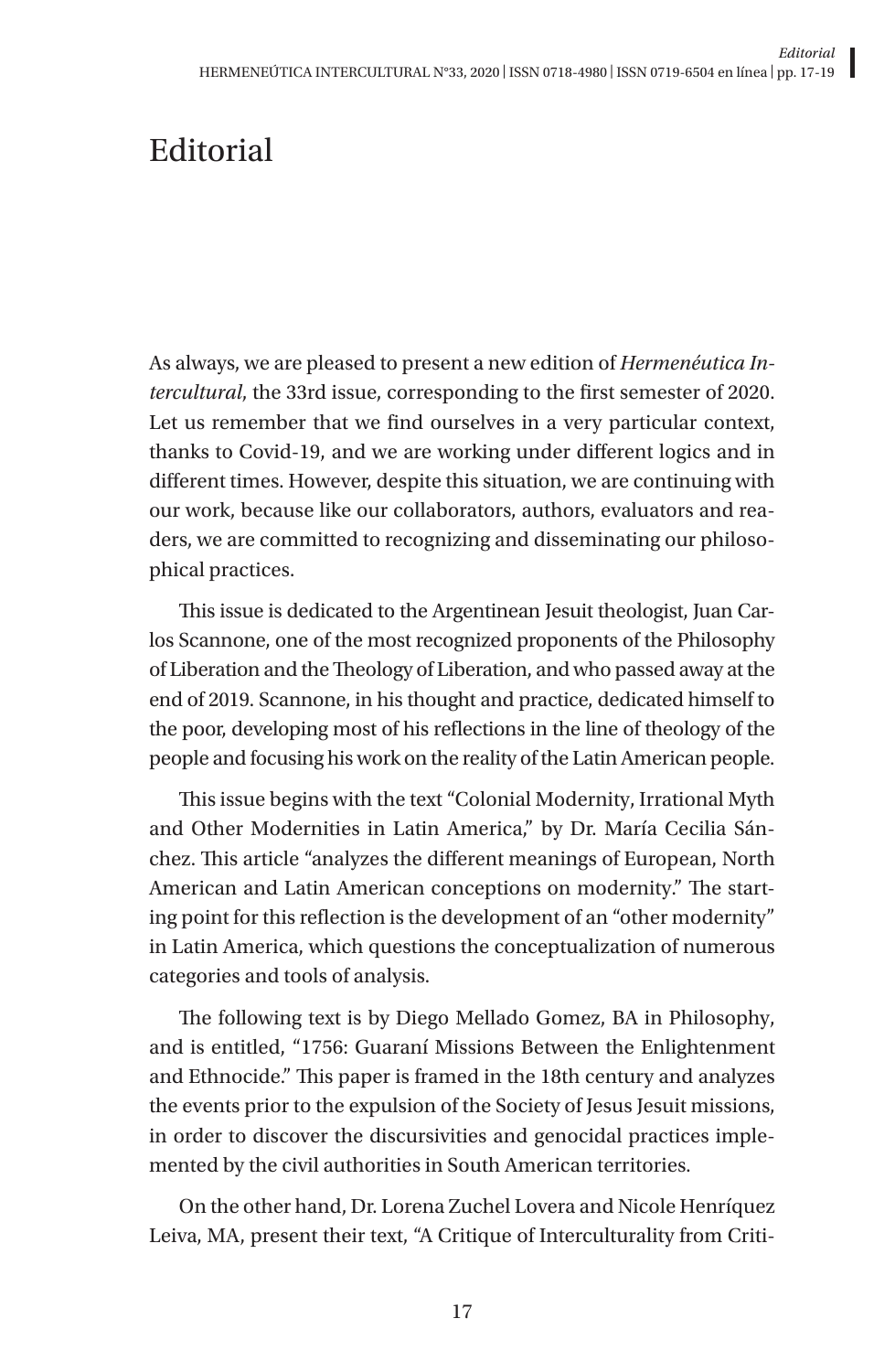cal Interculturality," in which they reflect on the concept of "interculturality" itself. It is its incorporation in political discourse that has left it void of meaning, situating it within a neoliberal framework. Therefore, this paper "will critically offer some questions to challenge 'the inter,' revaluing conflict, the search for its causes, and enabling a historical praxis of liberation."

In "Experience and Living. Aesthetic Dimensions from the Pedagogical Thought of Gabriela Mistral," Dr. Nelson Rodriguez Arratia reflects on the place and importance of aesthetics in the educational process. For this, they focus on the thought of Gadamer and Dewey, in order to interpret and analyze, from aesthetic dimensions, experience and living, play, symbol and festival, and the aesthetic richness in the educational thought of Gabriela Mistral."

The following article, which comes to us from Mexico by Dr. Eloy Sanchez Cardenas, is entitled "Symbolic Hermeneutics of Ricoeur: On the Path Towards Ethics," This paper reflects on symbolic hermeneutics as part of the path in his hermeneutics of *yes,* "which could not be understood without his ethical proposal, towards which, we believe, the reflections he makes on symbols are directed."

Also from Mexico, Dr. Noe Hector Esquivel Estrada presents his article "Dialogue Between Gadamerian Hermeneutics and Analogical Hermeneutics. Topics of Encounter and Disencounter." In his work, Dr. Esquivel Estrada presents "two versions of current hermeneutics, that by Hans-Georg Gadamer and that of Mauricio Beuchot which, as they allow us to see their differences and similarities, also open up possibilities and paths for a more comprehensive understanding and interpretation of reality."

Dr. Francisco Abalo and Luis Placencia, in their article "The Space of Praxis in Heidegger," look to address the Heideggerian analysis of spatiality based on his method and system. According to the authors, they believe this will "allow them to better understand some Heideggerian positions that have been criticized by his readers, especially that related to the presumed omission of the body in Being and Time.

Finally, from Argentina, University Professor Carla Prado offers us her text, "Man and Religiosity from Manuel Gonzalo Casas." According to Prado, for Casas, the existence of man in the world is conditioned by